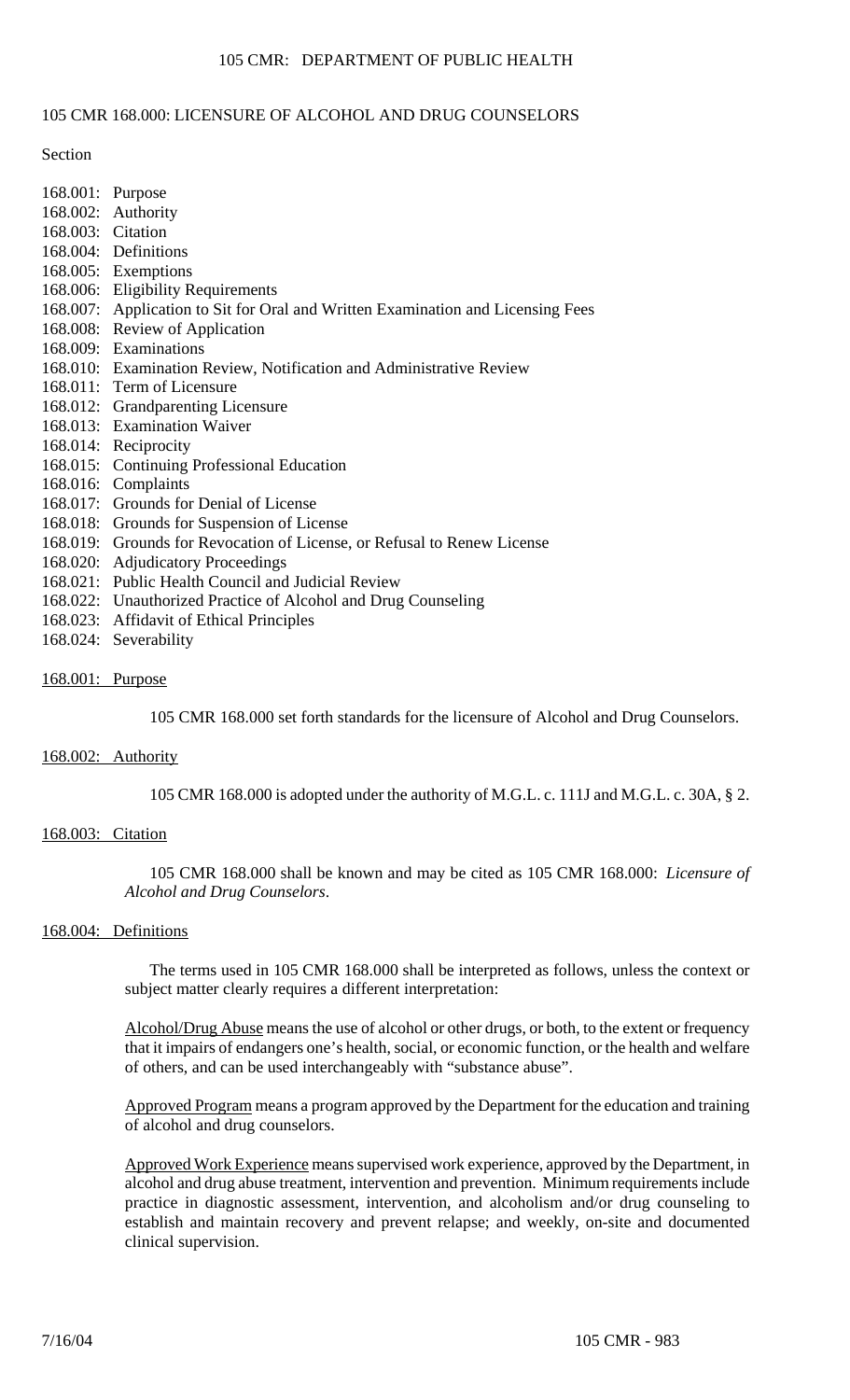#### 168.004 continued

Behavioral Sciences means anthropology, art/dance therapy, child development/family relations, community mental health, chemical dependence, counseling/guidance, criminal justice, divinity/religion/theology, drama therapy, education, gerontology, health administration, health education, human services, music therapy, nursing/medicine, occupational therapy, pastoral counseling, physical therapy, psychology, recreational therapy, rehabilitation counseling, social work, sociology, special education, speech pathology, and vocational counseling.

Bureau of Substance Abuse Services (or "Bureau") means the Department of Public Health's Bureau of Substance Abuse Services, including its director and staff.

Certified Alcohol and Drug Counselor means a person who is certified by the Massachusetts Board of Substance Abuse Counselor Certification (MBSACC), the American Academy of Healthcare Providers in the Addictive Disorders, the National Association of Alcohol and Drug Abuse Counselors (NAADAC), or the International Certification & Reciprocity Consortium (ICRC), or who holds a current certificate from any recognized certifying body (*i.e*. CEAP, CNAC, CCS, *etc*.) satisfactory to the department.

Certificate of Approval means a certificate issued to programs approved by the Department for the training of alcohol and drug counselors.

Clinical Supervision means an ongoing, regularly occurring process of examination, critique, and improvement of a counselor's skills provided by a Licensed alcohol and drug counselor I, that involves one to one or small group in structure, and utilizes the methods of intensive case review and discussion, and direct and indirect observation of clinical practice.

Commissioner means the Commissioner of Public Health or his/her designee.

Counselor Core Functions means the following categories: screening, intake, orientation, assessment, treatment planning, counseling, case management, crisis intervention, client education, referrals, reports and record keeping, and consultation with other professionals.

Continuing Professional Education means training obtained from an accredited post-secondary institution, a governmental agency, professional organization, training institute, in-service training program, or other training approved by the Department. Approval of continuing professional education requires a curriculum with specified goals and objectives (published in advanced), appropriate credentials of the presenter, and a written evaluation to be completed by participants.

Department means the Massachusetts Department of Public Health.

Facility means an alcohol and other drug abuse prevention, intervention, or treatment agency which is publicly or privately owned, for-profit or not-for-profit, and which is licensed, or required to be licensed by the Commonwealth, or is under contract to a Commonwealth (state) agency.

ICRC/AODA, Inc. means the International Certification Reciprocity Consortium/Alcohol and Other Drug Abuse, Inc.

Licensed Alcohol and Drug Abuse Counselor Assistant means a person licensed by the Department to provide recovery based services under direct clinical and administrative supervision. A licensed alcohol and drug counselor assistant shall meet the work experience and educational requirements established by the Department.

Licensed Alcohol and Drug Abuse Counselor I means a person Licensed by the Department to conduct an independent practice of alcohol and drug counseling, and to provide supervision to other alcohol and drug counselors. A licensed alcohol and drug counselor I: shall have received a master's or doctoral degree in behavioral sciences, including a supervised counseling practicum which meets the requirement established by the Department or such equivalent educational credits as may be established by the Department; shall have at least three years of approved work experience; and shall have passed a licensing examination approved by the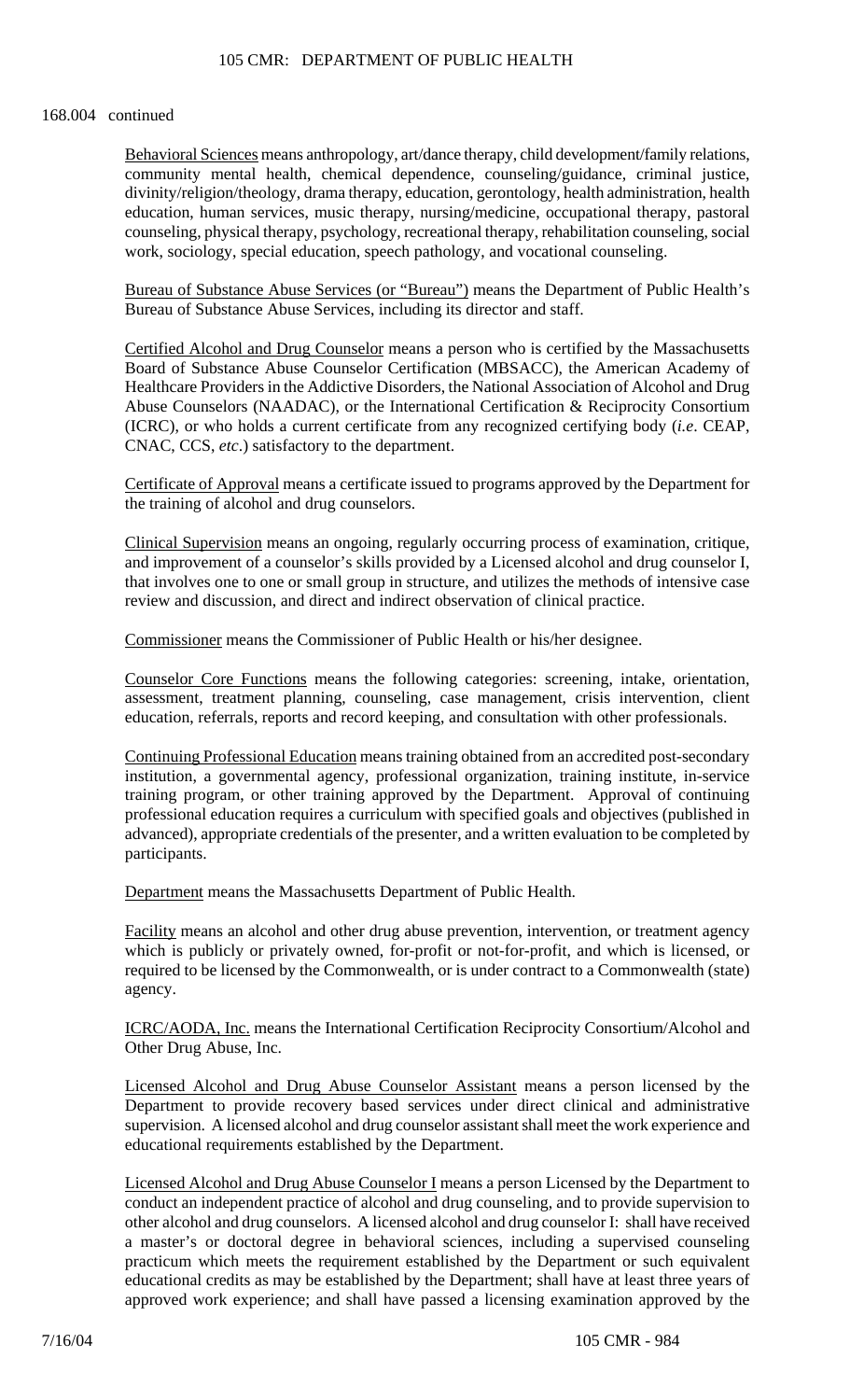Department.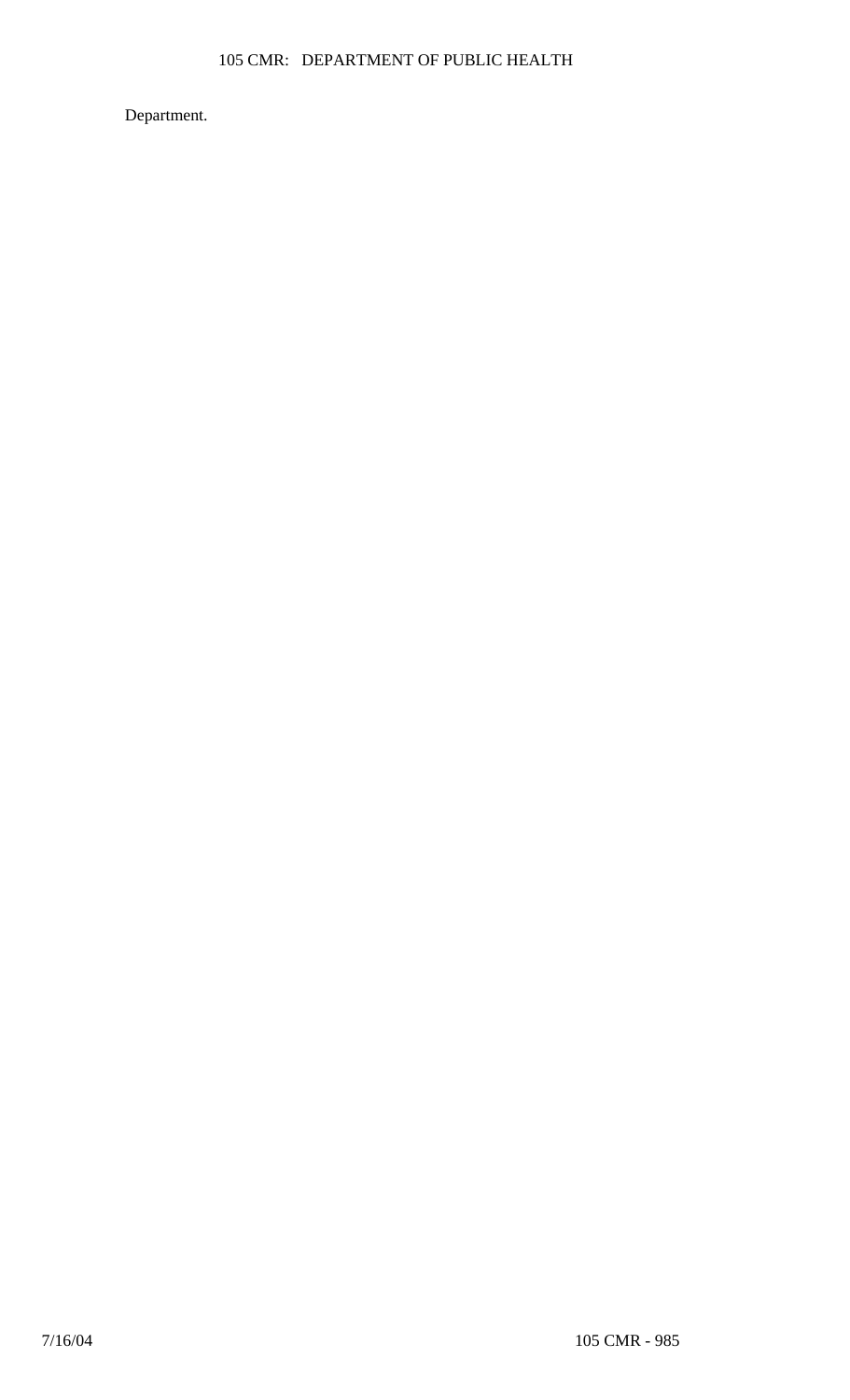## 105 CMR: DEPARTMENT OF PUBLIC HEALTH

## 168.004: continued

Licensed Alcohol and Drug Counselor II means a person licensed by the Department to practice alcohol and drug counseling under clinical supervision. A licensed alcohol and drug counselor II: shall have completed an approved program of education, including a supervised counseling practicum which meets the requirement established by the Department; shall have at least three years of approved work experience; and shall have passed a licensing examination approved by the Department.

Public Health Council means the Public Health Council of the Department of Public Health.

Recognized Certifying Body means an organization recognized by the Department that certifies, credentials or licenses alcohol and drug counselors; provided, however, that the standards of such body are at least as stringent as those established by the Department.

Supervised Counseling Practicum means those activities designed to provide training in specific counselor core functions in a program approved by the Department for the educational and training of alcohol and drug counselors.

# 168.005: Exemptions

(A) The following individual shall be exempt from the licensing requirements of M.G.L. c. 111J and the provisions of 105 CMR 168.000 shall not apply to the following individuals:

(1) an educational psychologist, marriage and family therapist, mental health counselor, nurse practitioner, occupational therapist, physician, physician assistant, practical nurse, psychologist, registered nurse, rehabilitation counselor and social worker;

(2) an employee or other agent of a recognized academic institution or employee assistance program or a federal, state, county or local government institution, program agency or facility or school committee, school district, school board or board of regents while performing alcohol and drug counseling duties solely for the respective agency or under the jurisdiction of such agency; provided, however, that a license pursuant to 105 CMR 168.000 need not be a requirement for employment in any state, county or municipal agency;

(3) an employee of an alcohol or drug treatment program or facility which is licensed or approved by the Department pursuant to M.G.L. c. 111B and M.G.L. c. 111E; provided, however, that such individual perform alcohol and drug counseling solely within or under the jurisdiction of such program or facility.

(B) Nothing in 105 CMR 168.005 prevents qualified members of other professions, including attorneys, Christian Sciences practitioners or members of the clergy, from providing alcohol or drug counseling consistent with accepted standards of their respective professions, provided, however, that no such person shall use a little starting or implying that such person is licensed alcohol and drug counselor.

(C) Nothing in 105 CMR 168.005 prevents members of peer groups or self-help groups from performing peer group or self-help activities; provided, however, that no such person shall use a title stating or implying that such person is a licensed alcohol and drug counselor.

(D) Individuals in 105 CMR 168.005(A), (B) and (C) do not require a license to perform alcohol and drug counseling but are not precluded from applying for licensure under the provisions of 105 CMR 168.000

## 168.006: Eligibility Requirements

(A) To be eligible for applying for licensure as a licensed alcohol and drug counselor I, an applicant shall:

(1) be at least 18 years of age with a copy of either a birth certificate, driver's license or passport as documentation;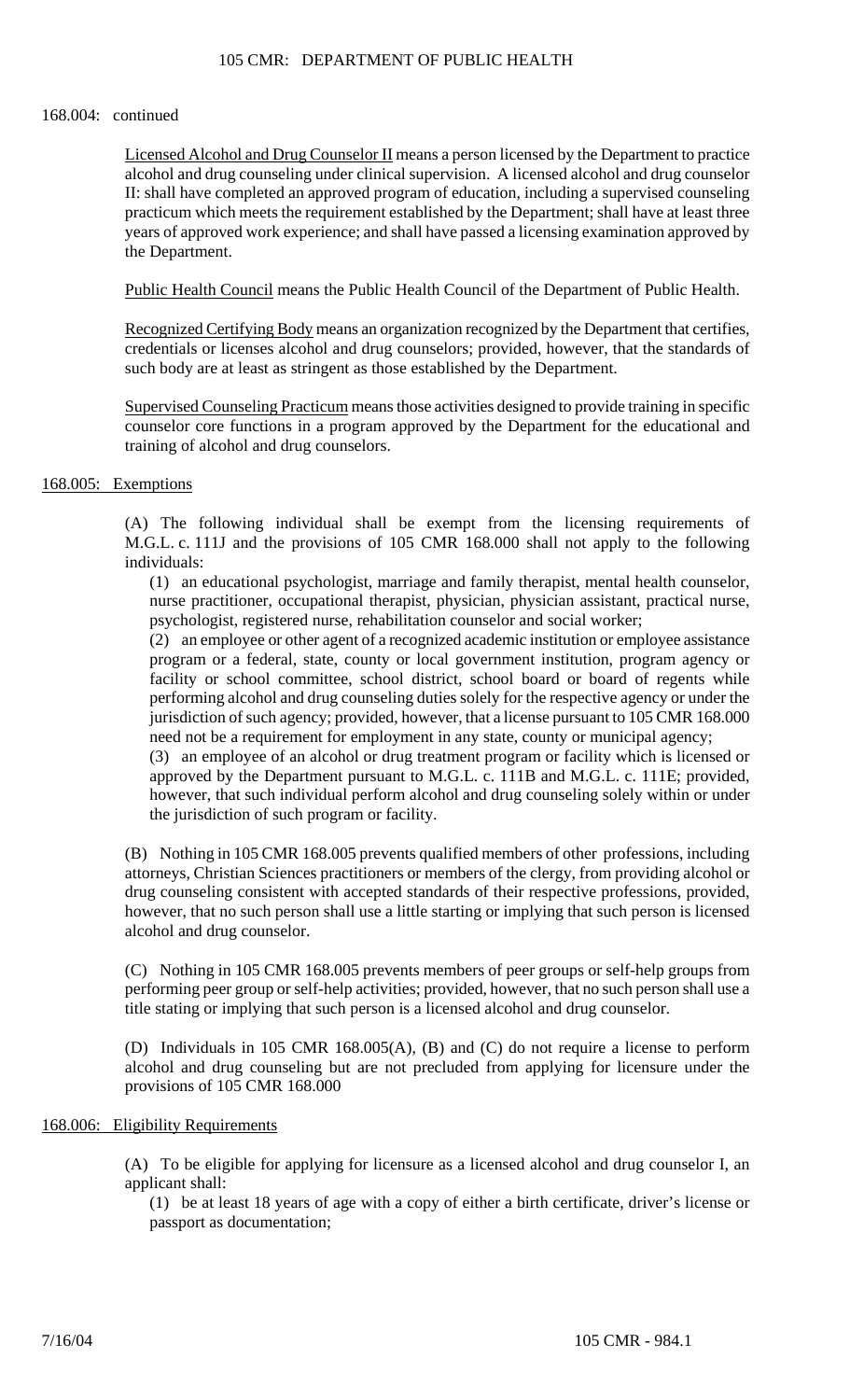(2) have a master's or doctorate degree in behavioral sciences from an educational institution which is recognized by a nationally or regionally recognized educational or professional accrediting organization, with a minimum of 18 graduate semester hours in counseling or counseling-related subjects; and have completed an approved program of education consisting of a minimum of 270 hours that address the full range of knowledge, skills, and professional techniques related to alcohol and drug counseling. Minimum requirements are as follow:

(a) 110 hours related to knowledge of alcoholism and drug abuse.

(b) 75 hours related to alcohol and drug abuse counseling; assessment; clinical evaluation; treatment planning and case management.

(c) 75 hours related to patient, family and community education (for alcohol and drugs, HIV/AIDS, infectious diseases, tobacco cessation, *etc*.); cultural competency and/or other co-existing issues.

(d) ten hours related to professional and ethical responsibilities.

(3) have completed 300 hours of supervised counseling practicum in a program approved by the department for the education and training of alcohol and drug counselors. Of the 300 total hours, each of the 12 counselor core functions must be performed for a minimum of ten hours. A minimum of one hour of direct face-to-face supervision to ten hours of practical experience must be documented. Applicants must provided documentation of the time spent in supervision from a professional supervisor directly involved in providing this practical training to the applicant.

(4) have at least three years or 6,000 hours of supervised full-time work experience (approved work experience). This experience must include the provision of direct patient services or the provision of documented supervision of direct patient services, and must have been obtained within the past ten years prior to application. Work experience must include all of the following minimum requirements to be approved:

(a) practice in diagnostic assessment, intervention, and alcoholism and/or drug counseling in both individual and group settings;

(b) practice in alcoholism and/or drug counseling to establish and maintain recovery and prevent relapse; and

(c) weekly, on-site and documented clinical supervision;

(5) successfully completed a Department prescribed written examination, provided, however, that portions thereof may be conducted orally.

(6) accept the standards set forth in the Code of Ethical Principles by signing a affidavit agreeing to abide by the Code.

(B) To be eligible to apply for licensure as a licensed alcohol and drug counselor II an applicant shall:

(1) be at least 18 years of age with a copy of either a birth certificate, driver's license or passport as documentation, and show proof of a high school diploma or equivalent;

(2) have completed an approved program of education consisting of a minimum of 270 hours that address the full range of knowledge, skills and professional techniques related to alcohol and drug counseling. Minimum requirements are as follows:

(a) 110 hours related to knowledge of alcoholism and drug abuse.

(b) 75 hours related to alcohol and drug abuse counseling; assessment; clinical evaluation; treatment planning and case management.

(c) 75 hours related to patient, family and community education (for alcohol and drugs, HIV/AIDS, infectious diseases, tobacco cessation, *etc*.); cultural competency and/or other co-existing issues.

(d) ten hours related to professional and ethical responsibilities.

(3) have completed 300 hours of a supervised counseling practicum in a program approved by the department for the education and training of alcohol and drug counselors. Of the 300 total hours, each of the 12 counselor core functions must be performed for a minimum of ten hours. A minimum of one hour of direct face-to-face supervision to ten hours of practical experience must be documented. Applicants must provide documentation of the time spent in supervision from a professional supervisor directly involved in providing this practical training to the applicant.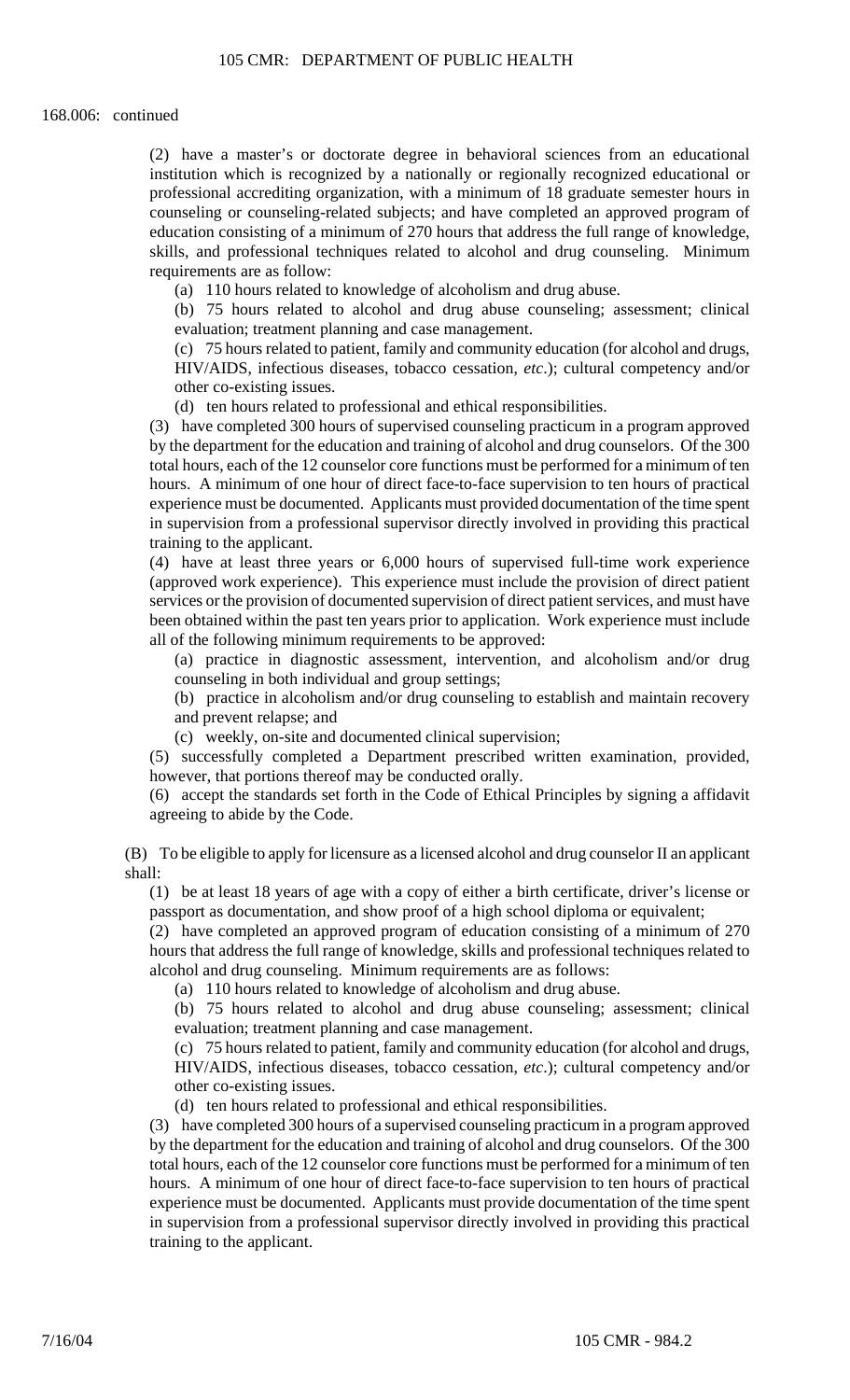(4) have at least three years or 6,000 hours of supervised full-time work experience (approved work experience), provided, however that applicants with a bachelor's degree (or higher) from an accredited school may waive 2,000 of the required 6,000 hours of the required work experience if official transcripts and other documentation is provided. This experience must include the provision of direct patient services, and must have been obtained within the past ten years prior to application. Work experience must include all of the following minimum requirements to be approved:

(a) practice in diagnostic assessment, intervention, and alcoholism and/or drug counseling in both individual and group setting;

(b) practice in alcoholism and/or drug counseling to establish and maintain recovery and prevent relapse; and

(c) weekly, on-site and documented clinical supervision;

(5) successfully complete a Department prescribed written examination, provided, however, that portions thereof may be conducted orally.

(6) accept the standards set forth in the Code of Ethical Principles by signing an affidavit agreeing to abide by the Code.

(C) To be eligible to apply for licensure as a licensed alcohol and drug counselor assistant an applicant shall:

(1) be at least 18 years of age with a copy of either a birth certificate, driver's license or passport as documentation, and show proof of a high school diploma or equivalent;

(2) have at least one year or 2,000 hours of supervised full-time work experience in the alcoholism and drug abuse field;

(3) have a minimum of ten hours of continuing education training in each of the five subject areas covered by the examination (assessment; counseling; case management; client, family and community education; and professional responsibility);

(4) have successfully completed a Department prescribed written examination, provided, however, that portions thereof may be conducted orally;

(5) accept the standards set forth in the Code of Ethical Principles by signing an affidavit agreeing to abide by the Code.

(D) A licensed alcohol and drug counselor I may provide clinical supervision to a licensed alcohol and drug counselor II and/or a licensed alcohol and drug counselor assistant. A licensed alcohol and drug counselor II may provide clinical supervision to a licensed alcohol and drug counselor assistant.

## 168.007: Application to Sit for Oral and Written Examination and Licensing Fees

(A) Forms. Application to sit for the examination shall be made on forms provided by the Department.

(B) Signature. Each application form shall be signed by the applicant.

(C) Documentation. All education and training claimed must be supported, as appropriate, by an academic transcript or a certificate or letter of completion which includes the applicant's name; the name of the educational and training institution or provider; the title of the training; the date of completion; and the number of education and training hours associated with completion of the training.

(D) Evaluations. Each application shall include three evaluations written by individuals with a minimum of six months of direct knowledge of the applicant's performance. A current, or most recent supervisor shall write one of the three evaluation submitted. Evaluations submitted will be kept confidential, to the extent permitted by law.

(E) Affidavit of Ethical Principles. Each applicant shall sign an affidavit that states the applicant agrees to abide by the Code of Ethical Principles.

(F) Fees. Each application submitted shall include the requisite fee of \$100.00.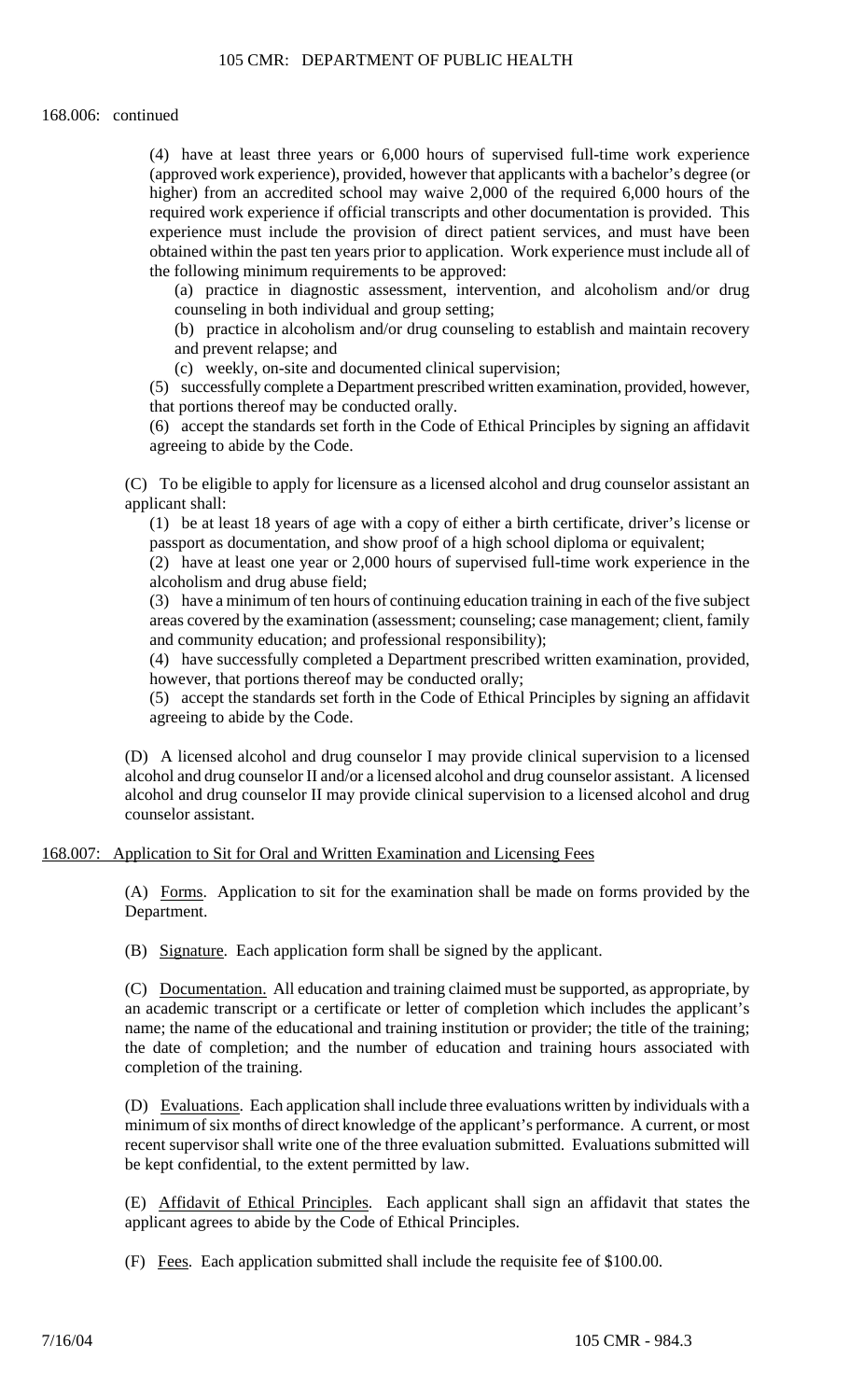# 105 CMR: DEPARTMENT OF PUBLIC HEALTH

## 168.008: Review of Applications

(A) Completeness Review. Applications shall be reviewed for completeness and eligibility.

(B) Complete Applications. Applicants whose applications are determined to be completed and who meet the qualifications for licensure shall be notified by mail of the time, place, and date of the next scheduled written examination.

(C) Incomplete Applications. Applicants whose applications are not complete shall be notified by the Department, by mail, as to the information required for completeness.

(D) Eligibility Determination. Applicants shall be notified by the Department, by mail, of their eligibility determination.

# 168.009: Examinations

(A) The written examination shall consist of multiple-choice questions that test factual knowledge related to the requisite competence areas, professional activities, and ethical principles of alcohol and drug counseling.

(B) Examinations will be administered at least once per year, as determined by the Department.

(C) The schedule of dates for the written examinations will be established at least 120 days prior to the examination. The Department shall notify applicants who have requested to be scheduled for a written examination of the time, date and address of the location at which they have been schedule to take the examination no less than two weeks prior to the scheduled date. Any physical and/or learning accommodation shall be provided pursuant to Department policy and ADA requirements.

(D) The oral examination may be administered to those applicants who pass the written examination. The format of the examination shall be consistent with those standards established by the ICRC and consistent with any Department recognized certifying body.

(E) A passing score for all examinations shall be determined by the Department.

## 168.010: Examination Review, Notification and Administrative Review

(A) Applicants will received notification of their written examination score within a set number of days determined by the Department.

(B) Applicants who fail the examination may retake the examination one additional time within the 12-month period from the date of the initial examination.

(C) With notification of a determination to deny issuance of a license, an applicant who has failed the written examination may request an administrative review of the determination within 30 days.

## 168.011: Terms of Licensure

(A) The Department shall issue licensed to qualified applicants. Said licensed, unless previously suspended or revoked, shall expire on the first day of October of each even numbered year following the date of issuance of the original license or shall expire not more than two years from date of issue as determined by the department.

On or before the first day of August each even-numbered year or at least 60 days prior to the expiration date, the Department shall mail an application for renewal of license to every person to whom a license has been issued or renewed during the current licensure period. License renewal applications shall be filed with the Department, together with a non-refundable renewal fee payable to the Commonwealth of Massachusetts, on or before the 15<sup>th</sup> day of September each even-numbered year or 30 days prior to the expiration date of the license.

(B) Applicants for license renewal shall submit evidence of all continuing professional education required to maintain the desired level of licensure as specified in 105 CMR 168.015.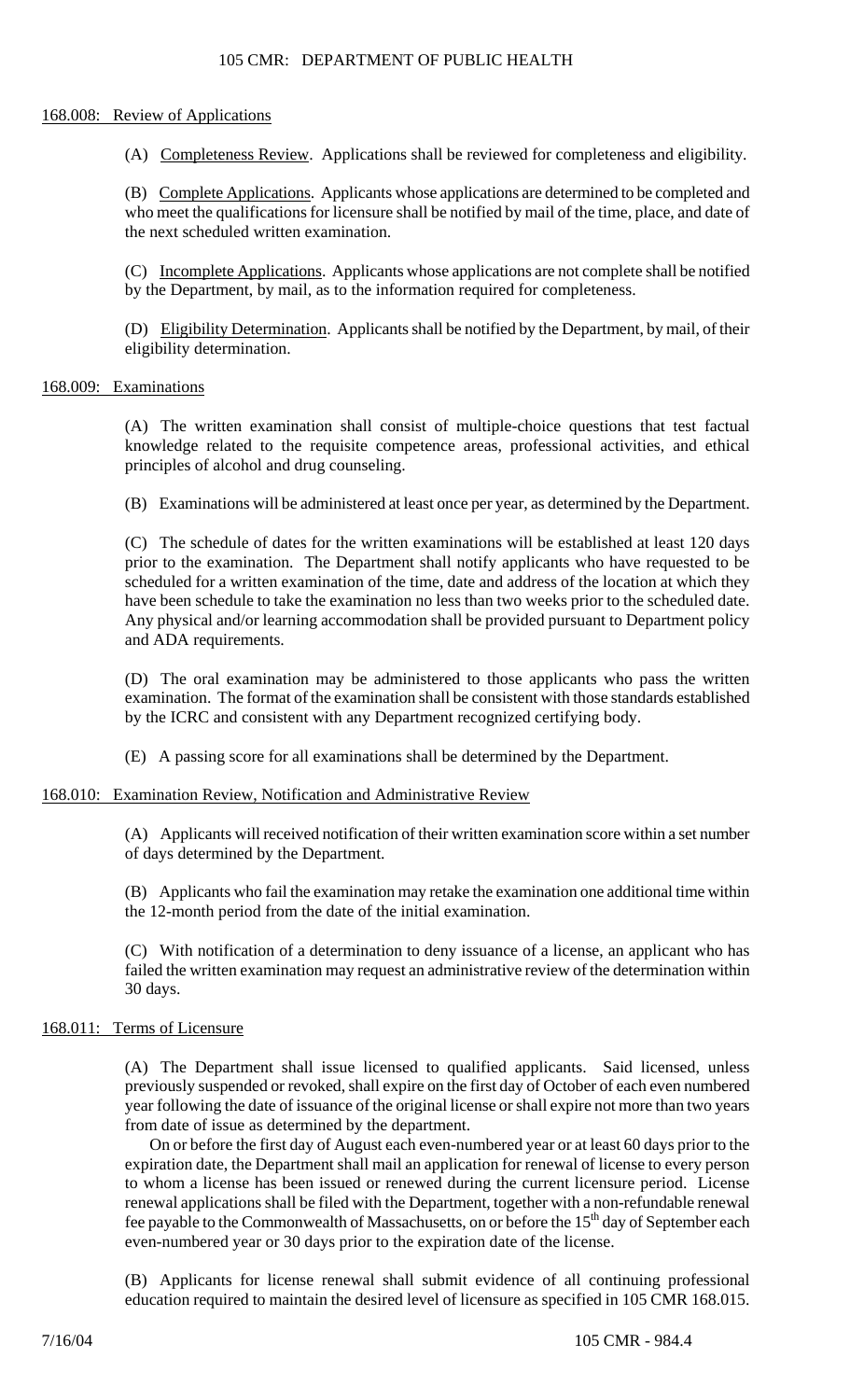#### 168.011: continued

(C) Failure to comply with these requirements shall constitute grounds for non-renewal or expiration of a license. If such action is taken, the Department shall provide the applicant with written notice of the Department's decision stating the reasons of the denial.

## 168.012: Grandparenting Licensure

(A) An applicant practicing in the Commonwealth as an alcohol and drug counselor on July 1, 1999, and who applies for licensure within one year of September 13, 2002, shall be exempt from the licensure requirements for either a licensed alcohol and drug counselor I or II. Provided that the applicant for an alcohol and drug counselor I license:

(1) has a Certified Alcohol and Drug Abuse Counselor (CADAC) certification, or a Certified Clinical Supervision (CCS) certification, or a Certified Addiction Specialist (CAS) certification, or a Certified Employment Assistance Professional (CEAP) certification, or a Certified Alcohol Counselor (CAC) certification; or

(2) has *bona fide* supervisory clinical or administrative responsibility as an executive director, program director or clinical director of a substance abuse program, as such program is defined by the department of public health; or

(3) has *bona fide* clinical or administrative responsibility as a supervisor in a substance abuse program, as such program is defined by the department of public health, and has at least 10,000 hours of substance abuse clinical experience and 2000 hours of supervisory experience documented by the program directors who supervised said clinical and supervisory experience; or

(4) has a master's degree in behavioral science and 4,000 hours of substance abuse clinical experience and 270 of education related to alcohol and drug counseling as defined by the department of public health; or

(5) has a bachelor's degree and 6,000 hours of substance abuse clinical experience and hours of education related to alcohol and drug counseling as defined by the department of public health

(B) Alcohol and drug counselor II applicants must have at least 6,000 hours of substance abuse counseling experience documented by the program director(s) who supervised said counseling experience, and 180 hours of education related to alcohol and drug counseling as defined by the department of public health.

## 168.013: Examination Waiver

The Department will issue a license without requiring written or oral examination to any applicant who is deemed eligible based on the following:

(A) the applicant holds a current, valid certification from a recognized certifying body including: MBSACC, CEAP, CAC, NAADAC, ICRC.

(B) the applicant meets the requirements of one of the three eligibility categories set forth in 105 CMR 168.006(A) through (C).

# 168.014: Reciprocity

The Department will issue a license without requiring written or oral examination to any applicant who is deemed eligible for reciprocity based on the following:

(A) the applicant holds a current, valid licensed as an alcohol and drug counselor or a comparable field in other state wherein the requirements for licensure are deemed by the Department to be equivalent to or in excess of those requirements of the Department; and,

(B) the Department receives written verification from the other state licensing authority that the applicant is in good standing.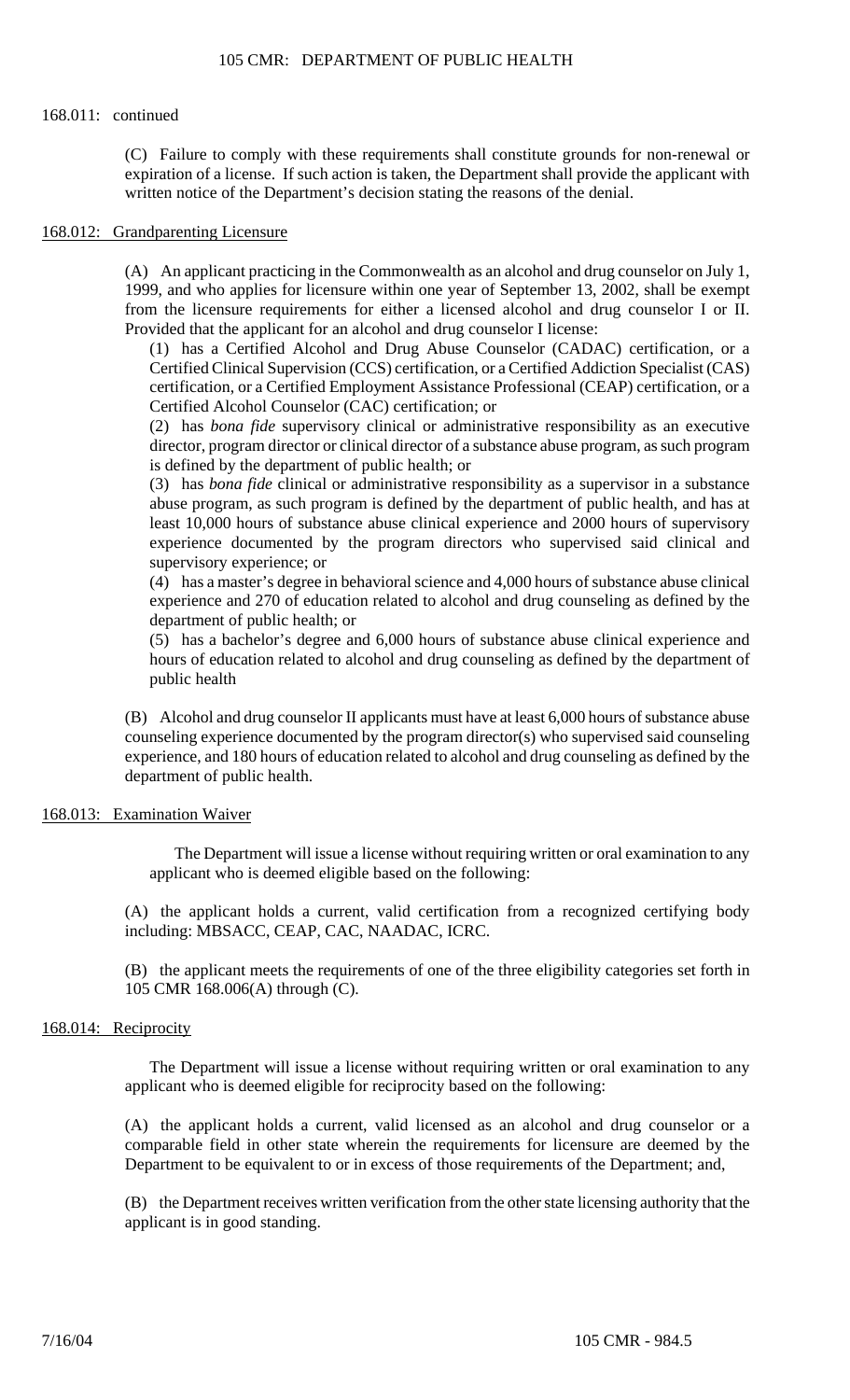# 168.015: Continuing Professional Education

(A) Continuing professional education will be accepted for training and education activities approved by the Department related to alcohol and drug abuse counseling in the counselor core competency function areas including those areas delineated in 105 CMR 168.006(B)(2) Eligibility Requirements. The Department shall issue guidelines and stipulate the number of continuing professional education hours required for each licensed category.

(B) The Department (or designee) shall issue guidelines for all continuing professional education programs and providers, including the eligibility requirements for distance learning and education. Approved continuing professional education that meets license renewal requirements shall include (but not be limited to) a curriculum with specified goals and objectives (published in advance), appropriate credentials of the presenter, and written evaluation to be completed by participants.

(C) At each license renewal two-year cycle, a random sample of applicants for license renewal will be asked to submit the required documentation to verify that they have met this requirement. Credit hours are neither retroactive nor cumulative, and must be earned within the biennium for which they are claimed. Required documentation of continuing professional education shall include:

(1) the name of the participant completed by the authorizing agent of the sponsoring organization;

- (2) the name of the training and trainer;
- (3) the specific dates attended and the number of hours.

# 168.016: Complaints

(A) The Department shall investigate every complaint received about practices or acts which may violate M.G.L. c. 111J or any provision of 105 CMR 168.000.

(B) If the Department finds that an investigation is not required because the alleged act or practice is not in violation M.G.L. c. 111J or 105 CMR 168.000, then the Department shall notify the complainant of this findings and the reasons on which it is based.

(C) If the Department finds that an investigation is required, because the alleged act or practice may be in violation M.G.L. c.111J or 105 CMR 168.000, the Department shall investigate and if a finding is made that the act or practice is in violation of M.G.L. c. 111J or 105 CMR 168.000, then the Department shall apply whatever enforcement action is appropriate to remedy the situation and the Department shall notify the complainant of its actions in this manner.

(D) Investigation of complaints may lead to enforcement actions including correction orders, assessment, revocation, suspension, or refusal to renew a license, or modification of a license by the Department.

## 168.017: Grounds for Denial of License

- (A) The Department may deny licensure or any of the following grounds:
	- (1) Failure to meet Department-approved-requirements for licensure;
	- (2) Failure to conform to the requirements of 105 CMR 168.000;

(3) Any actions or omissions which would indicate that the health or safety of the public would be at risk should licensure be approved;

(4) Any previous violation of M.G.L c. 111J or 105 CMR 168.000;

(5) Any attempt to practice as a licensed alcohol and drug counselor or obtain licensure through fraud, deceit, or misrepresentation.

(B) Applicants denied licensure may reapply, but not more than twice a year.

## 168.018: Grounds for Suspension of License

The Department may summarily suspend a license pending a final hearing on the merits on the question of revocation if, based on the evidence before it, the Department determines that a licensee is an immediate and serious threat to the public health, safety or welfare.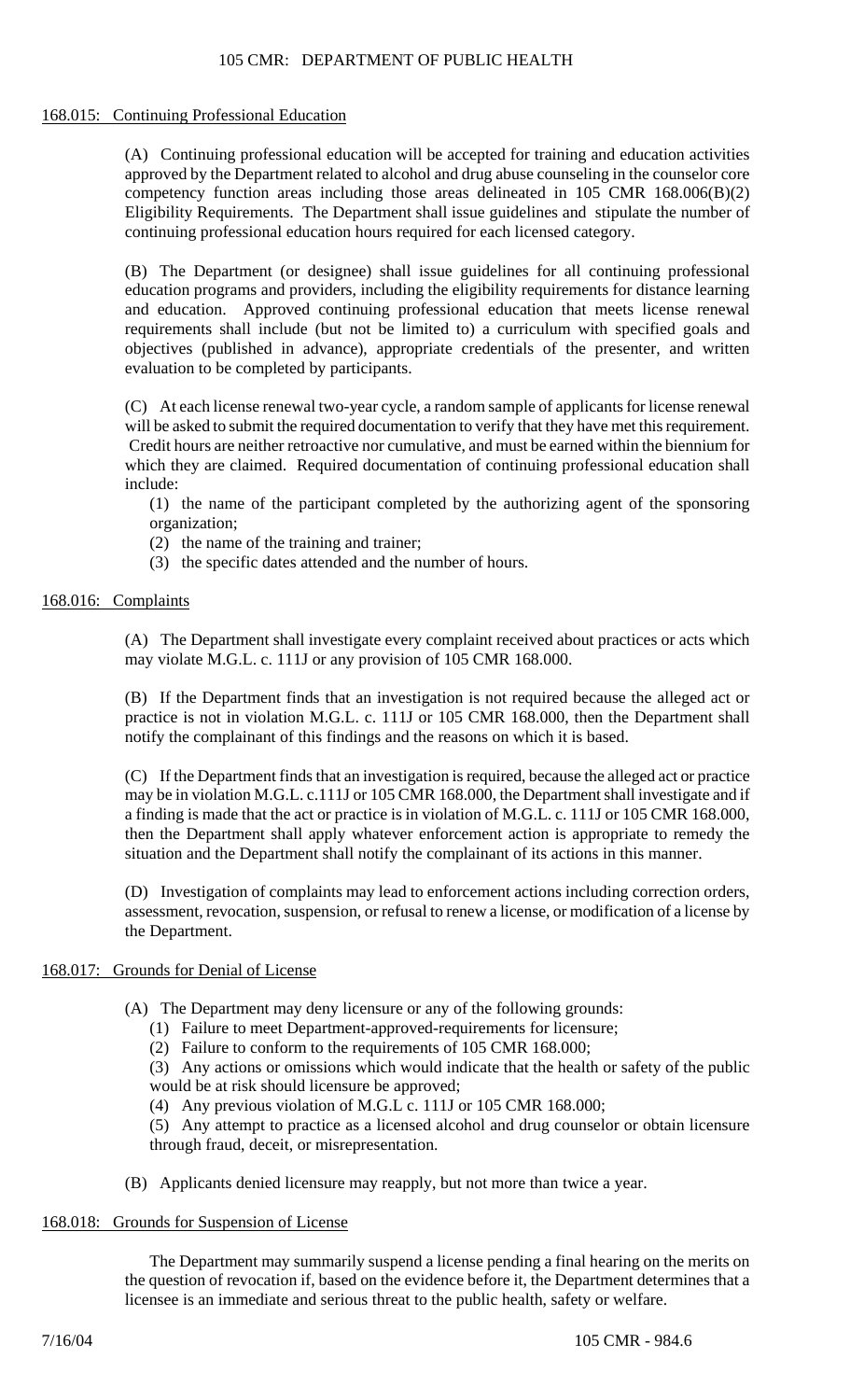# 168.019: Grounds for Revocation of License, or Refusal to Renew License

(A) The Department may revoke a license or refuse to renew a license on the following grounds, each of which, in and of itself, shall constitute full an adequate grounds for revocation or refusal to review:

(1) fraud or misrepresentation in obtaining a license, or its renewal;

(2) criminal conduct which the department determines to be of such a nature as to render such person unfit to practice as a licensed alcohol and drug counselor as evidence by criminal proceedings resulting in conviction, guilty plea, or a plea of nolo contendere or an admission of sufficient facts;

(3) violation of any rule or regulation of he department governing the practice of alcohol and drug counselors;

(4) violations of ethical standards which the department determines to be of such a nature as to render such person unfit to practice as a licensed alcohol and drug counselor.

(5) Other just and sufficient cause which the department may determine would render a person unfit to practice as a licensed alcohol and drug counselor.

(6) Practicing alcohol and drug counseling while the ability to practice is impaired by alcohol, drugs, physical disability or mental instability;

(7) Being habitually drunk or being dependent on, or a habitual use of narcotics, barbiturates, amphetamines, hallucinogens, or other drugs having similar effects;

(8) knowingly permitting, aiding or abetting an unlicensed person to perform activities requiring a license;

(9) Continuing to practice while his/her license is lapse, suspended, or revoked;

(10) Practicing alcohol and drug counseling deceitfully, or engaging in conduct which has the capacity to deceive or defraud;

(11) Having been disciplined in another jurisdiction in any way by the proper licensing authority for reasons substantially the same as those set forth in 105 CMR 168.000;

(12) Conviction of Medicaid or Medicare fraud;

(13) Cheating on or attempting to compromise the integrity of any licensing examination for alcohol and drug counselors;

(14) Refusing to provide services to a person because of such person's race, creed, color, gender, age, disability, national origin, or sexual orientation; and

(B) Other Grounds for Complaints Against Alcohol and Drug Counselors. Nothing herein shall limit the Department's adoption of policies and grounds for discipline through adjudication as well as through rule making.

# 168.020: Adjudicatory Proceeding

(A) If the Department determines that a license should be suspended, denied, revoke or refused renewal, it shall provide written notice to the applicant or licensee of:

(1) the intended actions;

(2) the reasons and grounds therefore; and

(3) the applicant's or licensee's right to file a written request for an adjudicatory hearing in accordance with M.G.L. 30A and 801 CMR 1.00: *Standard Adjudicatory Rules of Practice and Procedure*.

(B) Where denial, refusal or renew, revocation or suspension is based solely on the failure of the licensee to file timely an application or pay prescribed fees or to maintain insurance coverage as required by law regulation, the Department may act without first granting the applicant or licensee a hearing.

(C) Suspension Proceeding. Upon the suspension of a license, the following shall occur:

(1) the suspension shall take effect immediately upon issuance of a notice;

(2) upon written request, the licensee shall be afforded an opportunity to be heard concerning the suspensions of the license by the Department;

(3) if the applicant or licensee request a hearing, the Department shall initiate an adjudicatory hearing pursuant to 801 CMR 1.00 *et seq.* No later that 21 calendar days after the date of the suspension;

(4) the hearing officer shall determine whether the Department has proved by a preponderance of the evidence that there existed, immediately prior to or at the time of the suspension, an immediate and serious threat to the public health, safety or welfare.